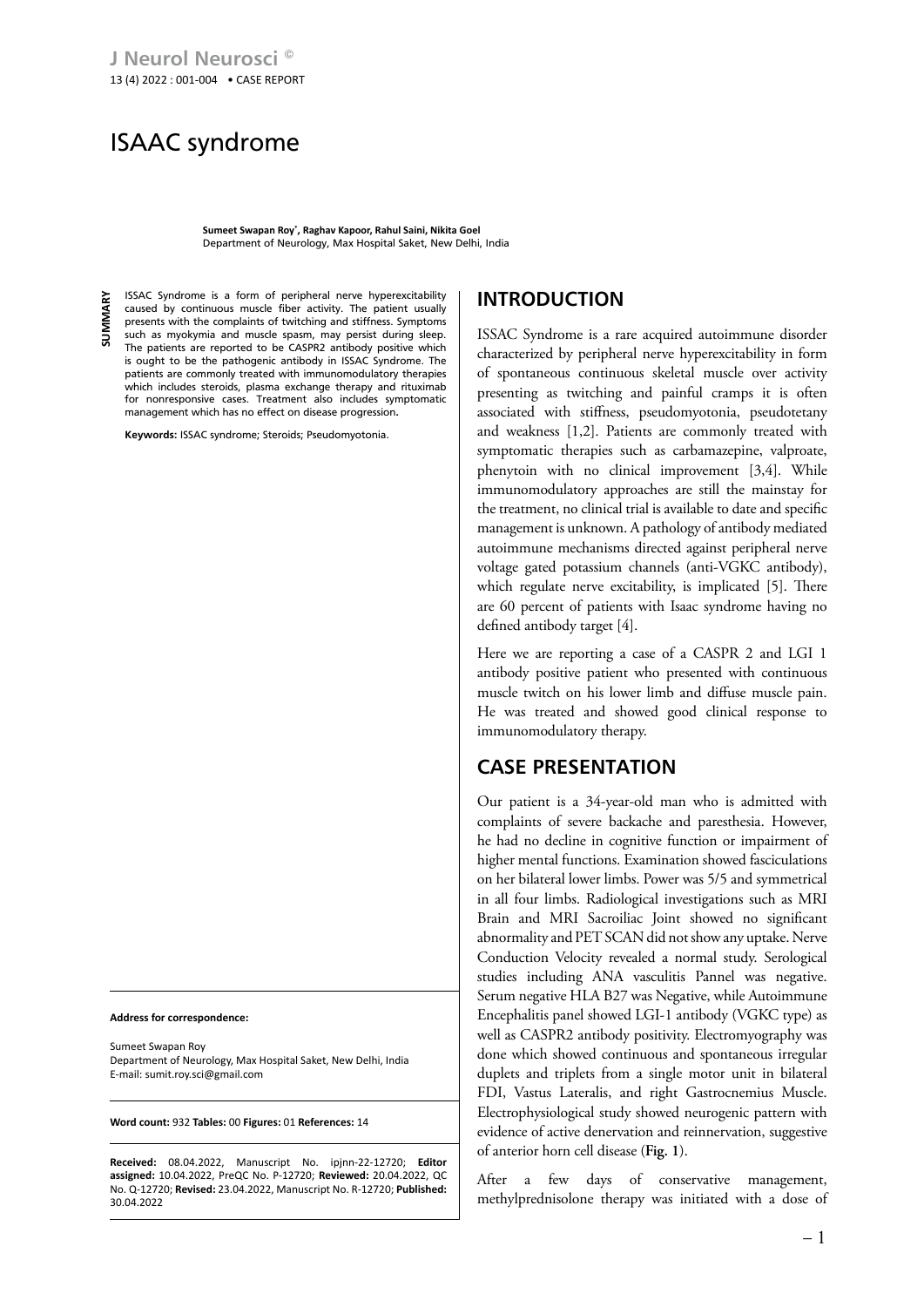#### **Fig. 1.** EMG findings.

#### **EMG FINDINGS:-**

Electromyography:- Concentric needle electromyography evaluation was done in below mentioned Muscles. Spontaneous muscle activity, motor unit potentials and recruitment pattern was recorded in the sampled muscles.

| Muscle       | Spontaneous activity     |                          |                          |             | <b>Interference</b> |                          |                      |  |
|--------------|--------------------------|--------------------------|--------------------------|-------------|---------------------|--------------------------|----------------------|--|
|              | Fib<br><b>PSWs</b>       |                          | Fasciculation            | Amplitude   | Duration            | Polyphasia               |                      |  |
|              |                          |                          |                          | (mV)        | (ms)                |                          |                      |  |
| Rt FDI       | $\,$                     | Couplets                 | $^{+}$                   | $0.8 - 1.0$ | $8 - 10$            | $\overline{\phantom{a}}$ | Complete             |  |
| $Lt$ FDI     | $\overline{\phantom{a}}$ | Triplet                  | $\ddot{}$                | $1.0 - 1.2$ | $10-12$             | ۰                        | Complete             |  |
| Rt Biceps    | $\overline{\phantom{a}}$ | ۰                        | $\overline{\phantom{a}}$ | $0.8 - 1.0$ | $8 - 10$            |                          | Complete             |  |
| Lt Biceps    | ۰                        | $\sim$                   | ۰                        | $0.8 - 1.0$ | 810                 | ۰                        | Complete             |  |
| Rt TA        | ۰                        | Couplet                  | $\overline{\phantom{0}}$ | $0.8 - 1.0$ | $8 - 10$            |                          | Complete<br>Moderate |  |
| Lt TA        | $\overline{\phantom{a}}$ | ۰                        | $\overline{\phantom{0}}$ | $2.0 - 2.5$ | $20 - 25$           | $^{+}$                   |                      |  |
| Rt VL        | $\overline{\phantom{a}}$ | $\overline{\phantom{a}}$ | $\ddot{}$                | $1.2 - 1.5$ | $12 - 15$           | ÷                        | Moderate             |  |
| Lt VL        | $\overline{\phantom{a}}$ | ۰                        | $\ddot{}$                | $0.8 - 1.0$ | $8 - 10$            | -                        | Moderate             |  |
| Rt Gastoc MH | $\overline{\phantom{a}}$ | Mvotonia                 | $^{+}$                   | $0.8 - 1.0$ | $8 - 10$            | $\sim$                   | Complete             |  |

EMG FINDINGS:- Spontaneous activity were seen in the form of fasciculation in bilateral FDI, VL & right gastrocnemius Medial head with couplet and triplet MUAP. Large amplitude, long duration with polyphasic MUPs with moderate interference pattern was seen in bilateral VL muscles, Myotonia were seen in right gastrocnemius medial head with normal MUAP and complete interference pattern. Normal EMG is seen in bilateral biceps & right TA muscles.

Impression: - EPS study is showing of neurogenic pattern with evidence of active dennervation & reinnervation suggestive of myokemia peripheral nerve hyperextremity. Please correlate clinically.

1 gram for three days, showing clinical improvement and then again for 2 more days to a total of 5 days. It was then switched to oral steroids that were tapered off in a span of 2 weeks. Patient was also started on plasma exchange therapy for 5 days on alternate days. After the full course of treatment, the patient showed clinical improvement and recovered significantly.

### **DISCUSSION**

Acquired neuromyotonia also known as ISSAC Syndrome is described as persistent generalized muscle twitching and stiffness associated with spontaneous motor unit action potential on needle electromyograph. ISSAC Syndrome is a peripheral nerve hyperexcitability syndrome of spontaneous muscle fiber activity resulting in hyperexcitability of peripheral nerve origin. It is reported to be twice as common in males than females and the average age of onset is the mid-40s.

The pathological Hallmark of ISSAC syndrome is the anti VGKC complex antibody binding to LGI 1 and CASPR 2 which are the components of VGKC complex [6]. Among these, LGI 1 is a neuronal protein which is expressed predominantly in hippocampus and associates specifically with Kv1.1 subunits in CNS presynaptic terminals [7]. LGI 1 is strongly associated with encephalitis, specifically limbic encephalitis.

The CASPR 2 is a transmembrane protein which is required for localization of Kv1.1 and 1.2 at the juxtaparanodes [8]. CASPR 2 antibodies are found in ISSAC syndrome or Morvan's Syndrome. Morvans Syndrome is a rare condition which presents with neuromyotonia plus autonomic disturbance and CNS involvement that includes insomnia and confusion [9]. Our Patient is both CASPR 2 and LGI 1 positive and has no autonomic disturbance.

ISSAC Syndrome presents with muscle twitching, cramps, hyperhidrosis, slow relaxation of muscle after muscle contraction [10]. Diagnosis can also be made by EMG showing high intraburst of irregular frequency. The abnormal EMG is characterized by doublet, triplet ad multiplet single unit discharges which is also seen in our present case [10,11]. These changes are also known as myokymic and neuromyotonic discharges [11].

Clinically ISSAC syndrome patients show improvement in symptoms with Immunosuppressive and Immunomodulatory therapy, this improvement is reflected in the antibody levels as well. In some reported cases the antibody levels become undetected with the Immunomodulatory therapy [4].

ISSAC Syndrome is found to be associated with other autoimmune diseases including myasthenia gravis and crohn's disease. It is also associated with certain neoplasms, of which thymoma is the major risk factor. A PET scan is therefore may be sometimes required in case of doubt and no signs and symptoms. Sometimes this syndrome is presented years before the neoplasm is discovered [12-14]. Certain studies have shown association of neoplasm to be as high as 31.6% with CASPR 2 antibody positivity [7].

### **CONCLUSION**

Management of Issac Syndrome includes symptomatic treatment at first with Carbamazepine, phenytoin, sodium valproate, which can be used in combination if necessary. Suggested treatment includes steroid pulse dose along with plasmapheresis in cases not responding to steroids alone. Refractory cases can be managed with an immunomodulator's, mainly azathioprine or methotrexate. In some refractory cases, Rituximab showed to be effective. In cases associated with neoplasms, improvement after removal of an underlying neoplasm is reported.

### **CONFLICT OF INTEREST**

Authors declare there is no conflict of interest.